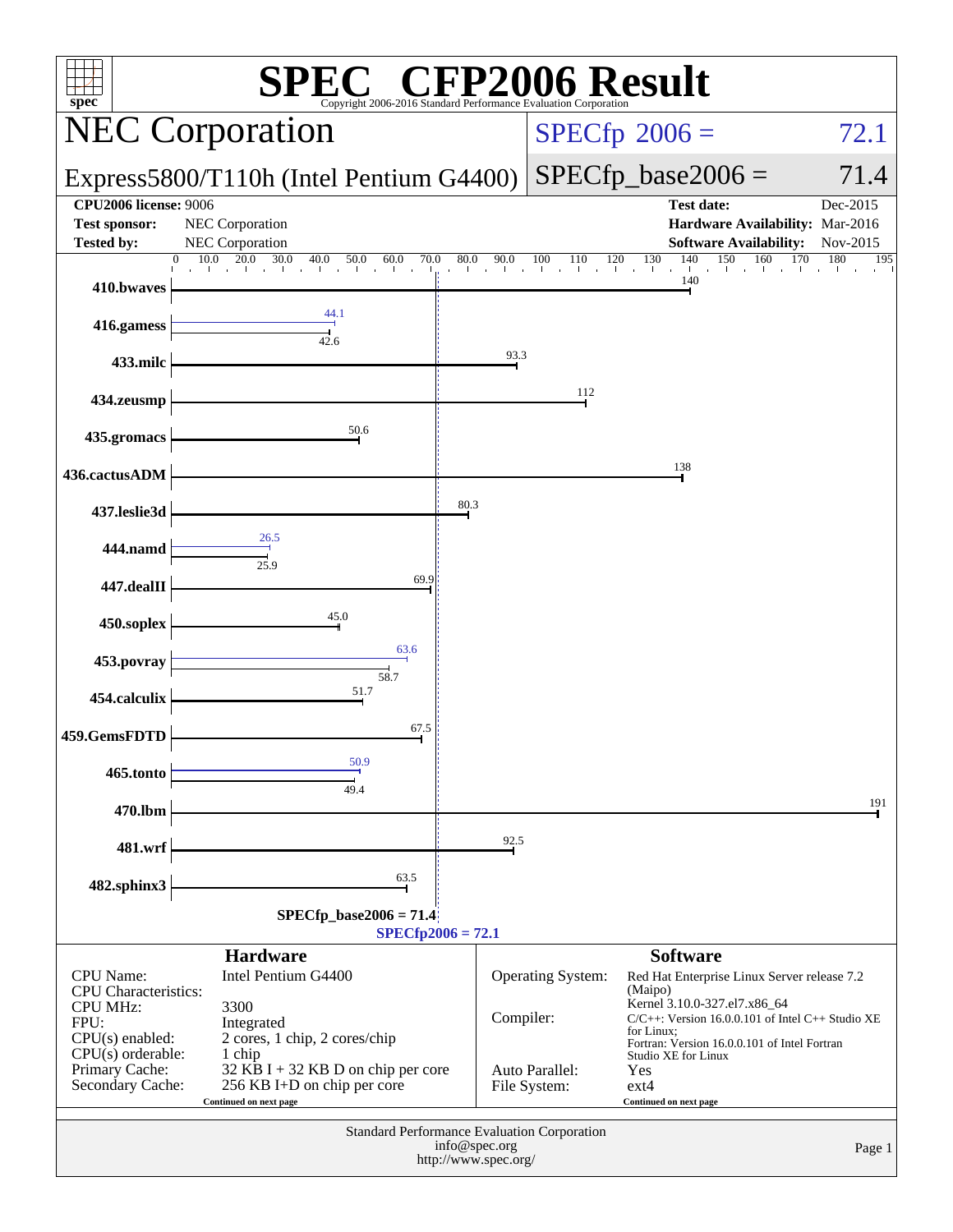

# **[SPEC CFP2006 Result](http://www.spec.org/auto/cpu2006/Docs/result-fields.html#SPECCFP2006Result)**

# NEC Corporation

### $SPECfp2006 = 72.1$  $SPECfp2006 = 72.1$

Express5800/T110h (Intel Pentium G4400)

 $SPECTp\_base2006 = 71.4$ 

#### **[CPU2006 license:](http://www.spec.org/auto/cpu2006/Docs/result-fields.html#CPU2006license)** 9006 **[Test date:](http://www.spec.org/auto/cpu2006/Docs/result-fields.html#Testdate)** Dec-2015

| <b>Test sponsor:</b>                                                       | NEC Corporation                                                                                                       |                                                                                    | Hardware Availability: Mar-2016                            |          |
|----------------------------------------------------------------------------|-----------------------------------------------------------------------------------------------------------------------|------------------------------------------------------------------------------------|------------------------------------------------------------|----------|
| <b>Tested by:</b>                                                          | NEC Corporation                                                                                                       |                                                                                    | <b>Software Availability:</b>                              | Nov-2015 |
| L3 Cache:<br>Other Cache:<br>Memory:<br>Disk Subsystem:<br>Other Hardware: | $3 \text{ MB I+D}$ on chip per chip<br>None<br>16 GB (2 x 8 GB 2Rx8 PC4-2133P-E)<br>1 x 500 GB SATA, 7200 RPM<br>None | <b>System State:</b><br><b>Base Pointers:</b><br>Peak Pointers:<br>Other Software: | Run level 3 (multi-user)<br>64-bit<br>$32/64$ -bit<br>None |          |

**[Results Table](http://www.spec.org/auto/cpu2006/Docs/result-fields.html#ResultsTable)**

| Results Table                                                                                            |                |            |                |       |                |       |                |              |                |              |                |              |
|----------------------------------------------------------------------------------------------------------|----------------|------------|----------------|-------|----------------|-------|----------------|--------------|----------------|--------------|----------------|--------------|
|                                                                                                          | <b>Base</b>    |            |                |       |                |       | <b>Peak</b>    |              |                |              |                |              |
| <b>Benchmark</b>                                                                                         | <b>Seconds</b> | Ratio      | <b>Seconds</b> | Ratio | <b>Seconds</b> | Ratio | <b>Seconds</b> | <b>Ratio</b> | <b>Seconds</b> | <b>Ratio</b> | <b>Seconds</b> | <b>Ratio</b> |
| 410.bwayes                                                                                               | 97.1           | 140        | 96.8           | 140   | 96.9           | 140   | 97.1           | 140          | 96.8           | 140          | 96.9           | <u>140</u>   |
| $416$ .gamess                                                                                            | 460            | 42.6       | 459            | 42.6  | 459            | 42.7  | 444            | 44.1         | 444            | 44.1         | 444            | 44.1         |
| $433$ .milc                                                                                              | 98.4           | 93.3       | 98.3           | 93.4  | 98.4           | 93.3  | 98.4           | 93.3         | 98.3           | 93.4         | 98.4           | 93.3         |
| $434$ . zeusmp                                                                                           | 81.2           | <b>112</b> | 81.2           | 112   | 81.3           | 112   | 81.2           | 112          | 81.2           | 112          | 81.3           | 112          |
| 435.gromacs                                                                                              | 141            | 50.7       | 141            | 50.5  | 141            | 50.6  | 141            | 50.7         | 141            | 50.5         | <b>141</b>     | 50.6         |
| 436.cactusADM                                                                                            | 86.4           | 138        | 86.5           | 138   | 86.6           | 138   | 86.4           | 138          | 86.5           | 138          | 86.6           | 138          |
| 437.leslie3d                                                                                             | 117            | 80.2       | 117            | 80.3  | 117            | 80.3  | 117            | 80.2         | 117            | 80.3         | 117            | 80.3         |
| 444.namd                                                                                                 | 310            | 25.9       | 310            | 25.9  | 310            | 25.8  | 303            | 26.5         | 302            | 26.5         | 302            | 26.6         |
| $447$ .dealII                                                                                            | 164            | 69.9       | 164            | 69.9  | 164            | 70.0  | 164            | 69.9         | 164            | 69.9         | 164            | 70.0         |
| $450$ .soplex                                                                                            | 186            | 44.9       | 185            | 45.0  | 184            | 45.4  | 186            | 44.9         | 185            | 45.0         | 184            | 45.4         |
| 453.povray                                                                                               | 90.5           | 58.8       | 90.6           | 58.7  | 90.7           | 58.7  | 83.6           | 63.6         | 83.6           | 63.6         | 83.5           | 63.7         |
| 454.calculix                                                                                             | 160            | 51.7       | 160            | 51.7  | 160            | 51.7  | 160            | 51.7         | <b>160</b>     | 51.7         | 160            | 51.7         |
| 459.GemsFDTD                                                                                             | 157            | 67.5       | 158            | 67.4  | 157            | 67.5  | 157            | 67.5         | 158            | 67.4         | 157            | 67.5         |
| $465$ .tonto                                                                                             | 199            | 49.4       | 199            | 49.4  | 200            | 49.3  | 193            | 51.0         | 193            | 50.9         | 194            | 50.8         |
| 470.1bm                                                                                                  | 71.9           | 191        | 71.9           | 191   | 72.0           | 191   | 71.9           | 191          | 71.9           | 191          | 72.0           | 191          |
| 481.wrf                                                                                                  | 121            | 92.5       | 121            | 92.5  | 121            | 92.4  | 121            | 92.5         | 121            | 92.5         | 121            | 92.4         |
| $482$ .sphinx $3$                                                                                        | 306            | 63.6       | 307            | 63.4  | 307            | 63.5  | 306            | 63.6         | 307            | 63.4         | 307            | 63.5         |
| Results appear in the order in which they were run. Bold underlined text indicates a median measurement. |                |            |                |       |                |       |                |              |                |              |                |              |

#### **[Operating System Notes](http://www.spec.org/auto/cpu2006/Docs/result-fields.html#OperatingSystemNotes)**

Stack size set to unlimited using "ulimit -s unlimited"

#### **[Platform Notes](http://www.spec.org/auto/cpu2006/Docs/result-fields.html#PlatformNotes)**

 BIOS Settings: Power Management Policy: Custom Energy Performance: Performance

### **[General Notes](http://www.spec.org/auto/cpu2006/Docs/result-fields.html#GeneralNotes)**

Environment variables set by runspec before the start of the run:  $KMP_A$ FFINITY = "granularity=fine, compact, 1, 0" LD\_LIBRARY\_PATH = "/home/cpu2006/libs/32:/home/cpu2006/libs/64:/home/cpu2006/sh"

Continued on next page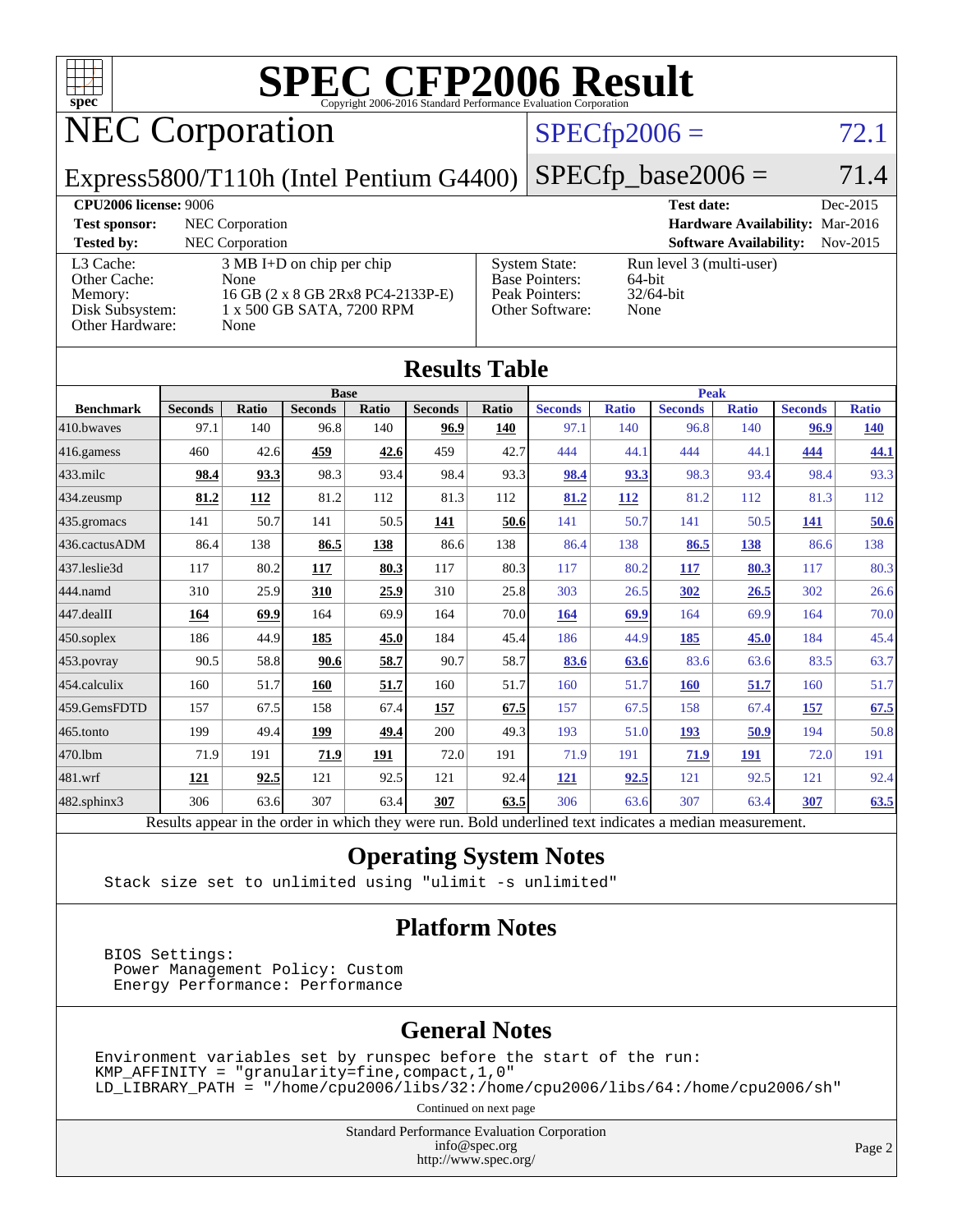

# **[SPEC CFP2006 Result](http://www.spec.org/auto/cpu2006/Docs/result-fields.html#SPECCFP2006Result)**

# **NEC Corporation**

 $SPECTp2006 = 72.1$ 

Express5800/T110h (Intel Pentium G4400)  $SPECTp\_base2006 = 71.4$ 

**[Test sponsor:](http://www.spec.org/auto/cpu2006/Docs/result-fields.html#Testsponsor)** NEC Corporation **[Hardware Availability:](http://www.spec.org/auto/cpu2006/Docs/result-fields.html#HardwareAvailability)** Mar-2016 **[Tested by:](http://www.spec.org/auto/cpu2006/Docs/result-fields.html#Testedby)** NEC Corporation **[Software Availability:](http://www.spec.org/auto/cpu2006/Docs/result-fields.html#SoftwareAvailability)** Nov-2015

**[CPU2006 license:](http://www.spec.org/auto/cpu2006/Docs/result-fields.html#CPU2006license)** 9006 **[Test date:](http://www.spec.org/auto/cpu2006/Docs/result-fields.html#Testdate)** Dec-2015

#### **[General Notes \(Continued\)](http://www.spec.org/auto/cpu2006/Docs/result-fields.html#GeneralNotes)**

OMP NUM THREADS = "2"

 Binaries compiled on a system with 1x Intel Core i5-4670K CPU + 32GB memory using RedHat EL 7.1 Transparent Huge Pages enabled with: echo always > /sys/kernel/mm/transparent\_hugepage/enabled

### **[Base Compiler Invocation](http://www.spec.org/auto/cpu2006/Docs/result-fields.html#BaseCompilerInvocation)**

[C benchmarks](http://www.spec.org/auto/cpu2006/Docs/result-fields.html#Cbenchmarks):  $\text{icc}$   $-\text{m64}$ 

[C++ benchmarks:](http://www.spec.org/auto/cpu2006/Docs/result-fields.html#CXXbenchmarks) [icpc -m64](http://www.spec.org/cpu2006/results/res2016q1/cpu2006-20160125-38833.flags.html#user_CXXbase_intel_icpc_64bit_bedb90c1146cab66620883ef4f41a67e)

[Fortran benchmarks](http://www.spec.org/auto/cpu2006/Docs/result-fields.html#Fortranbenchmarks): [ifort -m64](http://www.spec.org/cpu2006/results/res2016q1/cpu2006-20160125-38833.flags.html#user_FCbase_intel_ifort_64bit_ee9d0fb25645d0210d97eb0527dcc06e)

[Benchmarks using both Fortran and C](http://www.spec.org/auto/cpu2006/Docs/result-fields.html#BenchmarksusingbothFortranandC):<br>icc -m64 ifort -m64  $-m64$  ifort  $-m64$ 

# **[Base Portability Flags](http://www.spec.org/auto/cpu2006/Docs/result-fields.html#BasePortabilityFlags)**

| 410.bwaves: -DSPEC CPU LP64                  |                                                                |
|----------------------------------------------|----------------------------------------------------------------|
| 416.gamess: -DSPEC_CPU_LP64                  |                                                                |
| 433.milc: -DSPEC CPU LP64                    |                                                                |
| 434.zeusmp: - DSPEC_CPU_LP64                 |                                                                |
| 435.gromacs: -DSPEC_CPU_LP64 -nofor_main     |                                                                |
| 436.cactusADM: - DSPEC CPU LP64 - nofor main |                                                                |
| 437.leslie3d: -DSPEC CPU LP64                |                                                                |
| 444.namd: -DSPEC CPU LP64                    |                                                                |
| 447.dealII: -DSPEC CPU LP64                  |                                                                |
| 450.soplex: -DSPEC_CPU_LP64                  |                                                                |
| 453.povray: -DSPEC_CPU_LP64                  |                                                                |
| 454.calculix: - DSPEC_CPU_LP64 -nofor_main   |                                                                |
| 459.GemsFDTD: -DSPEC CPU LP64                |                                                                |
| 465.tonto: -DSPEC CPU LP64                   |                                                                |
| 470.1bm: - DSPEC CPU LP64                    |                                                                |
|                                              | 481.wrf: -DSPEC CPU_LP64 -DSPEC_CPU_CASE_FLAG -DSPEC_CPU_LINUX |
| 482.sphinx3: -DSPEC_CPU_LP64                 |                                                                |
|                                              |                                                                |

# **[Base Optimization Flags](http://www.spec.org/auto/cpu2006/Docs/result-fields.html#BaseOptimizationFlags)**

[C benchmarks](http://www.spec.org/auto/cpu2006/Docs/result-fields.html#Cbenchmarks):

[-xSSE4.2](http://www.spec.org/cpu2006/results/res2016q1/cpu2006-20160125-38833.flags.html#user_CCbase_f-xSSE42_f91528193cf0b216347adb8b939d4107) [-ipo](http://www.spec.org/cpu2006/results/res2016q1/cpu2006-20160125-38833.flags.html#user_CCbase_f-ipo) [-O3](http://www.spec.org/cpu2006/results/res2016q1/cpu2006-20160125-38833.flags.html#user_CCbase_f-O3) [-no-prec-div](http://www.spec.org/cpu2006/results/res2016q1/cpu2006-20160125-38833.flags.html#user_CCbase_f-no-prec-div) [-parallel](http://www.spec.org/cpu2006/results/res2016q1/cpu2006-20160125-38833.flags.html#user_CCbase_f-parallel) [-opt-prefetch](http://www.spec.org/cpu2006/results/res2016q1/cpu2006-20160125-38833.flags.html#user_CCbase_f-opt-prefetch) [-ansi-alias](http://www.spec.org/cpu2006/results/res2016q1/cpu2006-20160125-38833.flags.html#user_CCbase_f-ansi-alias)

Continued on next page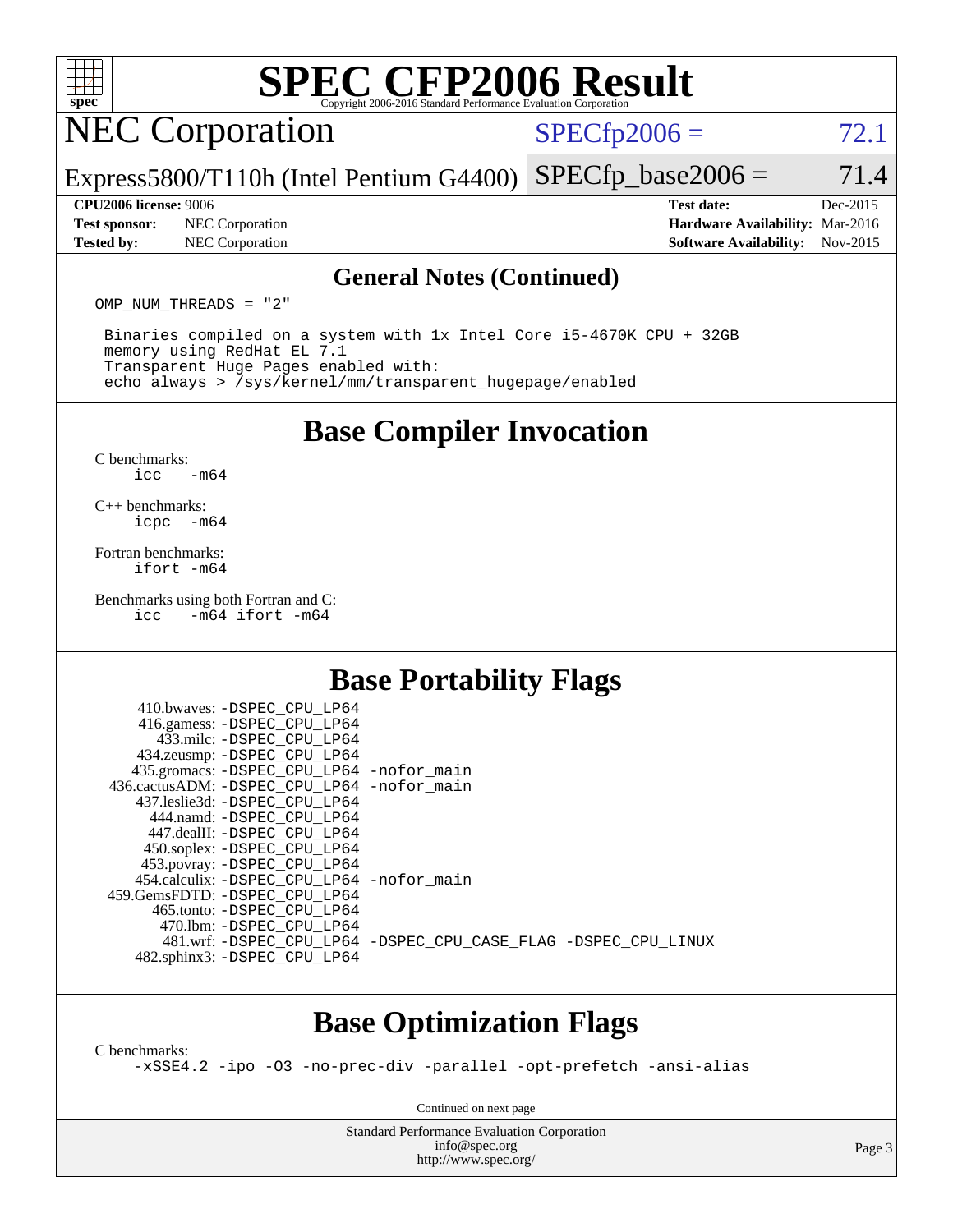

# **[SPEC CFP2006 Result](http://www.spec.org/auto/cpu2006/Docs/result-fields.html#SPECCFP2006Result)**

# NEC Corporation

 $SPECTp2006 = 72.1$ 

Express5800/T110h (Intel Pentium G4400)  $SPECTp\_base2006 = 71.4$ 

**[Test sponsor:](http://www.spec.org/auto/cpu2006/Docs/result-fields.html#Testsponsor)** NEC Corporation **[Hardware Availability:](http://www.spec.org/auto/cpu2006/Docs/result-fields.html#HardwareAvailability)** Mar-2016 **[Tested by:](http://www.spec.org/auto/cpu2006/Docs/result-fields.html#Testedby)** NEC Corporation **[Software Availability:](http://www.spec.org/auto/cpu2006/Docs/result-fields.html#SoftwareAvailability)** Nov-2015

**[CPU2006 license:](http://www.spec.org/auto/cpu2006/Docs/result-fields.html#CPU2006license)** 9006 **[Test date:](http://www.spec.org/auto/cpu2006/Docs/result-fields.html#Testdate)** Dec-2015

# **[Base Optimization Flags \(Continued\)](http://www.spec.org/auto/cpu2006/Docs/result-fields.html#BaseOptimizationFlags)**

[C++ benchmarks:](http://www.spec.org/auto/cpu2006/Docs/result-fields.html#CXXbenchmarks) [-xSSE4.2](http://www.spec.org/cpu2006/results/res2016q1/cpu2006-20160125-38833.flags.html#user_CXXbase_f-xSSE42_f91528193cf0b216347adb8b939d4107) [-ipo](http://www.spec.org/cpu2006/results/res2016q1/cpu2006-20160125-38833.flags.html#user_CXXbase_f-ipo) [-O3](http://www.spec.org/cpu2006/results/res2016q1/cpu2006-20160125-38833.flags.html#user_CXXbase_f-O3) [-no-prec-div](http://www.spec.org/cpu2006/results/res2016q1/cpu2006-20160125-38833.flags.html#user_CXXbase_f-no-prec-div) [-opt-prefetch](http://www.spec.org/cpu2006/results/res2016q1/cpu2006-20160125-38833.flags.html#user_CXXbase_f-opt-prefetch) [-ansi-alias](http://www.spec.org/cpu2006/results/res2016q1/cpu2006-20160125-38833.flags.html#user_CXXbase_f-ansi-alias)

[Fortran benchmarks](http://www.spec.org/auto/cpu2006/Docs/result-fields.html#Fortranbenchmarks): [-xSSE4.2](http://www.spec.org/cpu2006/results/res2016q1/cpu2006-20160125-38833.flags.html#user_FCbase_f-xSSE42_f91528193cf0b216347adb8b939d4107) [-ipo](http://www.spec.org/cpu2006/results/res2016q1/cpu2006-20160125-38833.flags.html#user_FCbase_f-ipo) [-O3](http://www.spec.org/cpu2006/results/res2016q1/cpu2006-20160125-38833.flags.html#user_FCbase_f-O3) [-no-prec-div](http://www.spec.org/cpu2006/results/res2016q1/cpu2006-20160125-38833.flags.html#user_FCbase_f-no-prec-div) [-parallel](http://www.spec.org/cpu2006/results/res2016q1/cpu2006-20160125-38833.flags.html#user_FCbase_f-parallel) [-opt-prefetch](http://www.spec.org/cpu2006/results/res2016q1/cpu2006-20160125-38833.flags.html#user_FCbase_f-opt-prefetch)

[Benchmarks using both Fortran and C](http://www.spec.org/auto/cpu2006/Docs/result-fields.html#BenchmarksusingbothFortranandC): [-xSSE4.2](http://www.spec.org/cpu2006/results/res2016q1/cpu2006-20160125-38833.flags.html#user_CC_FCbase_f-xSSE42_f91528193cf0b216347adb8b939d4107) [-ipo](http://www.spec.org/cpu2006/results/res2016q1/cpu2006-20160125-38833.flags.html#user_CC_FCbase_f-ipo) [-O3](http://www.spec.org/cpu2006/results/res2016q1/cpu2006-20160125-38833.flags.html#user_CC_FCbase_f-O3) [-no-prec-div](http://www.spec.org/cpu2006/results/res2016q1/cpu2006-20160125-38833.flags.html#user_CC_FCbase_f-no-prec-div) [-parallel](http://www.spec.org/cpu2006/results/res2016q1/cpu2006-20160125-38833.flags.html#user_CC_FCbase_f-parallel) [-opt-prefetch](http://www.spec.org/cpu2006/results/res2016q1/cpu2006-20160125-38833.flags.html#user_CC_FCbase_f-opt-prefetch) [-ansi-alias](http://www.spec.org/cpu2006/results/res2016q1/cpu2006-20160125-38833.flags.html#user_CC_FCbase_f-ansi-alias)

**[Peak Compiler Invocation](http://www.spec.org/auto/cpu2006/Docs/result-fields.html#PeakCompilerInvocation)**

[C benchmarks](http://www.spec.org/auto/cpu2006/Docs/result-fields.html#Cbenchmarks):  $\text{icc}$   $-\text{m64}$ 

[C++ benchmarks:](http://www.spec.org/auto/cpu2006/Docs/result-fields.html#CXXbenchmarks) [icpc -m64](http://www.spec.org/cpu2006/results/res2016q1/cpu2006-20160125-38833.flags.html#user_CXXpeak_intel_icpc_64bit_bedb90c1146cab66620883ef4f41a67e)

[Fortran benchmarks](http://www.spec.org/auto/cpu2006/Docs/result-fields.html#Fortranbenchmarks): [ifort -m64](http://www.spec.org/cpu2006/results/res2016q1/cpu2006-20160125-38833.flags.html#user_FCpeak_intel_ifort_64bit_ee9d0fb25645d0210d97eb0527dcc06e)

[Benchmarks using both Fortran and C](http://www.spec.org/auto/cpu2006/Docs/result-fields.html#BenchmarksusingbothFortranandC): [icc -m64](http://www.spec.org/cpu2006/results/res2016q1/cpu2006-20160125-38833.flags.html#user_CC_FCpeak_intel_icc_64bit_0b7121f5ab7cfabee23d88897260401c) [ifort -m64](http://www.spec.org/cpu2006/results/res2016q1/cpu2006-20160125-38833.flags.html#user_CC_FCpeak_intel_ifort_64bit_ee9d0fb25645d0210d97eb0527dcc06e)

# **[Peak Portability Flags](http://www.spec.org/auto/cpu2006/Docs/result-fields.html#PeakPortabilityFlags)**

Same as Base Portability Flags

# **[Peak Optimization Flags](http://www.spec.org/auto/cpu2006/Docs/result-fields.html#PeakOptimizationFlags)**

[C benchmarks](http://www.spec.org/auto/cpu2006/Docs/result-fields.html#Cbenchmarks):

433.milc: basepeak = yes

 $470$ .lbm: basepeak = yes

482.sphinx3: basepeak = yes

[C++ benchmarks:](http://www.spec.org/auto/cpu2006/Docs/result-fields.html#CXXbenchmarks)

 444.namd: [-xSSE4.2](http://www.spec.org/cpu2006/results/res2016q1/cpu2006-20160125-38833.flags.html#user_peakPASS2_CXXFLAGSPASS2_LDFLAGS444_namd_f-xSSE42_f91528193cf0b216347adb8b939d4107)(pass 2) [-prof-gen:threadsafe](http://www.spec.org/cpu2006/results/res2016q1/cpu2006-20160125-38833.flags.html#user_peakPASS1_CXXFLAGSPASS1_LDFLAGS444_namd_prof_gen_21a26eb79f378b550acd7bec9fe4467a)(pass 1) [-ipo](http://www.spec.org/cpu2006/results/res2016q1/cpu2006-20160125-38833.flags.html#user_peakPASS2_CXXFLAGSPASS2_LDFLAGS444_namd_f-ipo)(pass 2) [-O3](http://www.spec.org/cpu2006/results/res2016q1/cpu2006-20160125-38833.flags.html#user_peakPASS2_CXXFLAGSPASS2_LDFLAGS444_namd_f-O3)(pass 2) [-no-prec-div](http://www.spec.org/cpu2006/results/res2016q1/cpu2006-20160125-38833.flags.html#user_peakPASS2_CXXFLAGSPASS2_LDFLAGS444_namd_f-no-prec-div)(pass 2) [-par-num-threads=1](http://www.spec.org/cpu2006/results/res2016q1/cpu2006-20160125-38833.flags.html#user_peakPASS1_CXXFLAGSPASS1_LDFLAGS444_namd_par_num_threads_786a6ff141b4e9e90432e998842df6c2)(pass 1) [-prof-use](http://www.spec.org/cpu2006/results/res2016q1/cpu2006-20160125-38833.flags.html#user_peakPASS2_CXXFLAGSPASS2_LDFLAGS444_namd_prof_use_bccf7792157ff70d64e32fe3e1250b55)(pass 2) [-fno-alias](http://www.spec.org/cpu2006/results/res2016q1/cpu2006-20160125-38833.flags.html#user_peakCXXOPTIMIZEOPTIMIZE444_namd_f-no-alias_694e77f6c5a51e658e82ccff53a9e63a) [-auto-ilp32](http://www.spec.org/cpu2006/results/res2016q1/cpu2006-20160125-38833.flags.html#user_peakCXXOPTIMIZE444_namd_f-auto-ilp32)

Continued on next page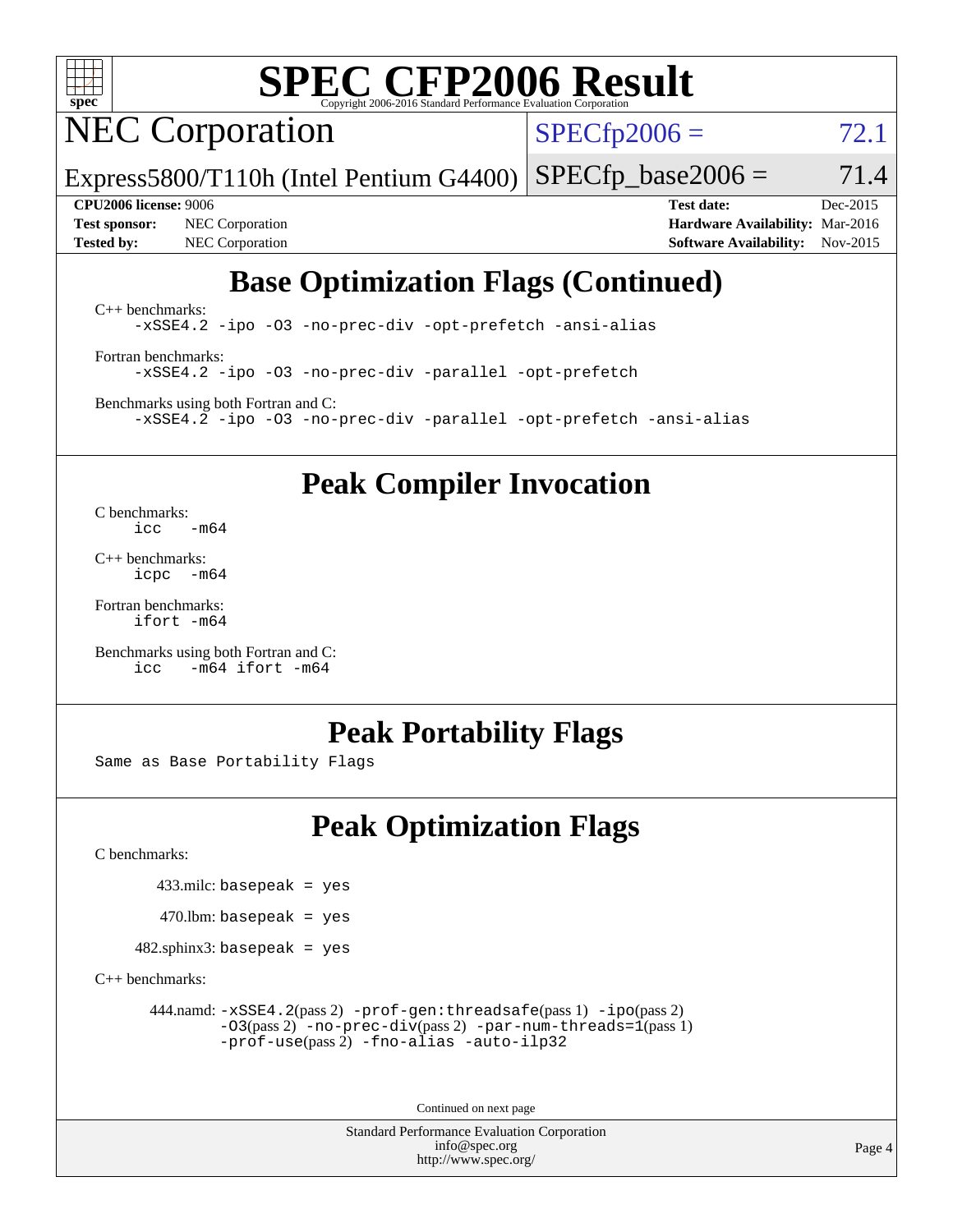| <b>SPEC CFP2006 Result</b><br>$spec^*$<br>Copyright 2006-2016 Standard Performance Evaluation Corporation                                                                                                                       |                                                                                                               |
|---------------------------------------------------------------------------------------------------------------------------------------------------------------------------------------------------------------------------------|---------------------------------------------------------------------------------------------------------------|
| <b>NEC Corporation</b>                                                                                                                                                                                                          | $SPECfp2006 =$<br>72.1                                                                                        |
| Express5800/T110h (Intel Pentium G4400)                                                                                                                                                                                         | $SPECfp\_base2006 =$<br>71.4                                                                                  |
| <b>CPU2006 license: 9006</b><br><b>Test sponsor:</b><br>NEC Corporation<br><b>Tested by:</b><br>NEC Corporation                                                                                                                 | <b>Test date:</b><br>Dec-2015<br>Hardware Availability: Mar-2016<br><b>Software Availability:</b><br>Nov-2015 |
| <b>Peak Optimization Flags (Continued)</b>                                                                                                                                                                                      |                                                                                                               |
| $447$ .dealII: basepeak = yes                                                                                                                                                                                                   |                                                                                                               |
| $450$ .soplex: basepeak = yes                                                                                                                                                                                                   |                                                                                                               |
| 453.povray: -xSSE4.2(pass 2) -prof-gen:threadsafe(pass 1) -ipo(pass 2)<br>-03(pass 2) -no-prec-div(pass 2) -par-num-threads=1(pass 1)<br>-prof-use(pass 2) -unroll4 -ansi-alias                                                 |                                                                                                               |
| Fortran benchmarks:                                                                                                                                                                                                             |                                                                                                               |
| $410.bwaves: basepeak = yes$                                                                                                                                                                                                    |                                                                                                               |
| $416$ .gamess: $-xSSE4$ . $2(pass 2)$ -prof-gen: threadsafe(pass 1) -ipo(pass 2)<br>$-03(pass 2)$ -no-prec-div(pass 2) -par-num-threads=1(pass 1)<br>-prof-use(pass 2) -unroll2 -inline-level=0 -scalar-rep-                    |                                                                                                               |
| $434$ .zeusmp: basepeak = yes                                                                                                                                                                                                   |                                                                                                               |
| $437$ .leslie3d: basepeak = yes                                                                                                                                                                                                 |                                                                                                               |
| $459.GemsFDTD: basepeak = yes$                                                                                                                                                                                                  |                                                                                                               |
| $465$ .tonto: $-xSSE4$ . $2(pass 2)$ -prof-gen: threadsafe(pass 1) -ipo(pass 2)<br>$-03(pass 2)$ -no-prec-div(pass 2) -par-num-threads=1(pass 1)<br>$-prof-use(pass 2) -inline-calloc -opt-malloc-options=3$<br>-auto -unroll4  |                                                                                                               |
| Benchmarks using both Fortran and C:                                                                                                                                                                                            |                                                                                                               |
| $435$ .gromacs: basepeak = yes                                                                                                                                                                                                  |                                                                                                               |
| $436.cactusADM:basepeak = yes$                                                                                                                                                                                                  |                                                                                                               |
| $454$ .calculix: basepeak = yes                                                                                                                                                                                                 |                                                                                                               |
| $481.wrf$ : basepeak = yes                                                                                                                                                                                                      |                                                                                                               |
| The flags files that were used to format this result can be browsed at<br>http://www.spec.org/cpu2006/flags/Intel-ic16.0-official-linux64.html<br>http://www.spec.org/cpu2006/flags/NEC-Platform-Settings-V1.2-110h-RevA.html   |                                                                                                               |
| You can also download the XML flags sources by saving the following links:<br>http://www.spec.org/cpu2006/flags/Intel-ic16.0-official-linux64.xml<br>http://www.spec.org/cpu2006/flags/NEC-Platform-Settings-V1.2-110h-RevA.xml |                                                                                                               |
|                                                                                                                                                                                                                                 |                                                                                                               |

| <b>Standard Performance Evaluation Corporation</b> |
|----------------------------------------------------|
| info@spec.org                                      |
| http://www.spec.org/                               |